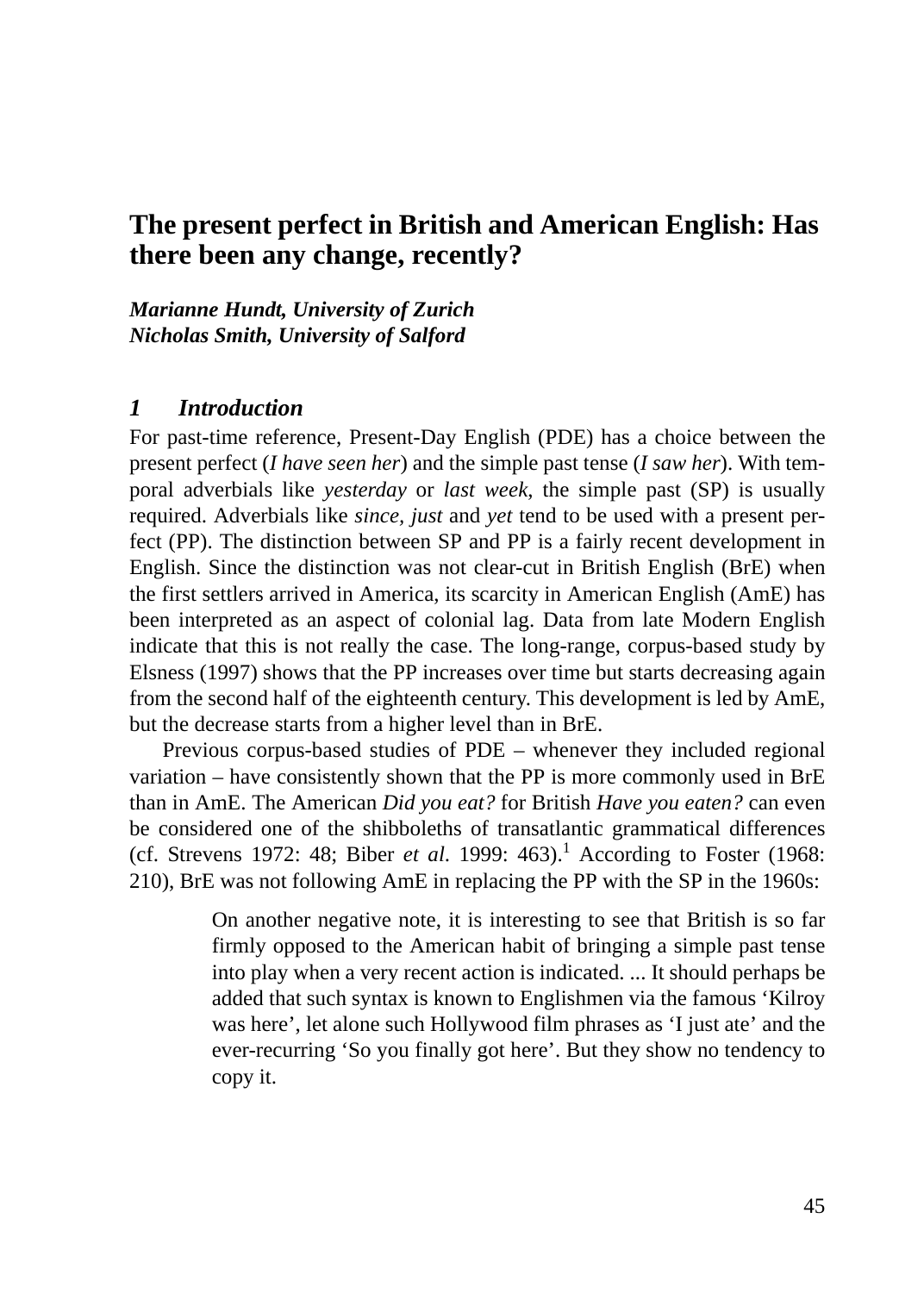Evidence from the Brown family of corpora might show that this is no longer the case. Elsness (2009: 242), based on the untagged version of the Brown quartet and a study of 20 frequently used verbs, provides preliminary evidence that the decrease of the PP continues into the second half of the twentieth century. He points at a regional difference, namely that the decline is slowing down in AmE and that BrE is approaching the level of AmE. In other words, the two national varieties appear to be converging in their use of the PP. We will use evidence from the tagged corpora to show whether this is, indeed, the case.

The tone of Foster's comment is somewhat disparaging. Powell (1990: 484) is even more outspoken in his condemnation of what is perceived as an ongoing change in BrE:

> Written – and spoken – English is rapidly becoming the tongue of those who do *not* know Latin. We are for instance losing – as transatlantic English has already lost – the expressive resource of the difference in English (uniquely among European languages) between the aorist […] and the perfect […]. The result is English impoverished because it is English ungrammatical.

If anything, AmE is more conservative than BrE in using the SP with adverbials that indicate recent relevance; the use of the PP with these adverbials is a more recent development in the grammaticalisation process. Nevertheless, usage guides tend to attack the combination of the SP with *yet* in AmE as ungrammatical (cf. Greenbaum and Whitcut 1988: 783; *Webster*'*s Dictionary of English Usage* 1989: 969; Burchfield 1996: 861).

One strand of evidence, then, indicates a declining use of the PP in English. But at the same time, we find comments pointing in the opposite direction: reports of the PP being combined with temporal adverbials that clearly indicate past time reference:

> One interesting example of grammatical variation which may represent the beginning of a change in the language is the apparently increasing use of the present perfect construction in conjunction with expressions of definite past time reference. We may hear utterances such as *And Roberts has played for us last season* (implying that he did so without any kind of break). Most native speakers, it must be admitted, would find this odd. They would claim that the speaker had made a mistake. But sentences like this are heard more and more often. (Hughes *et al*. 2005: 12f.).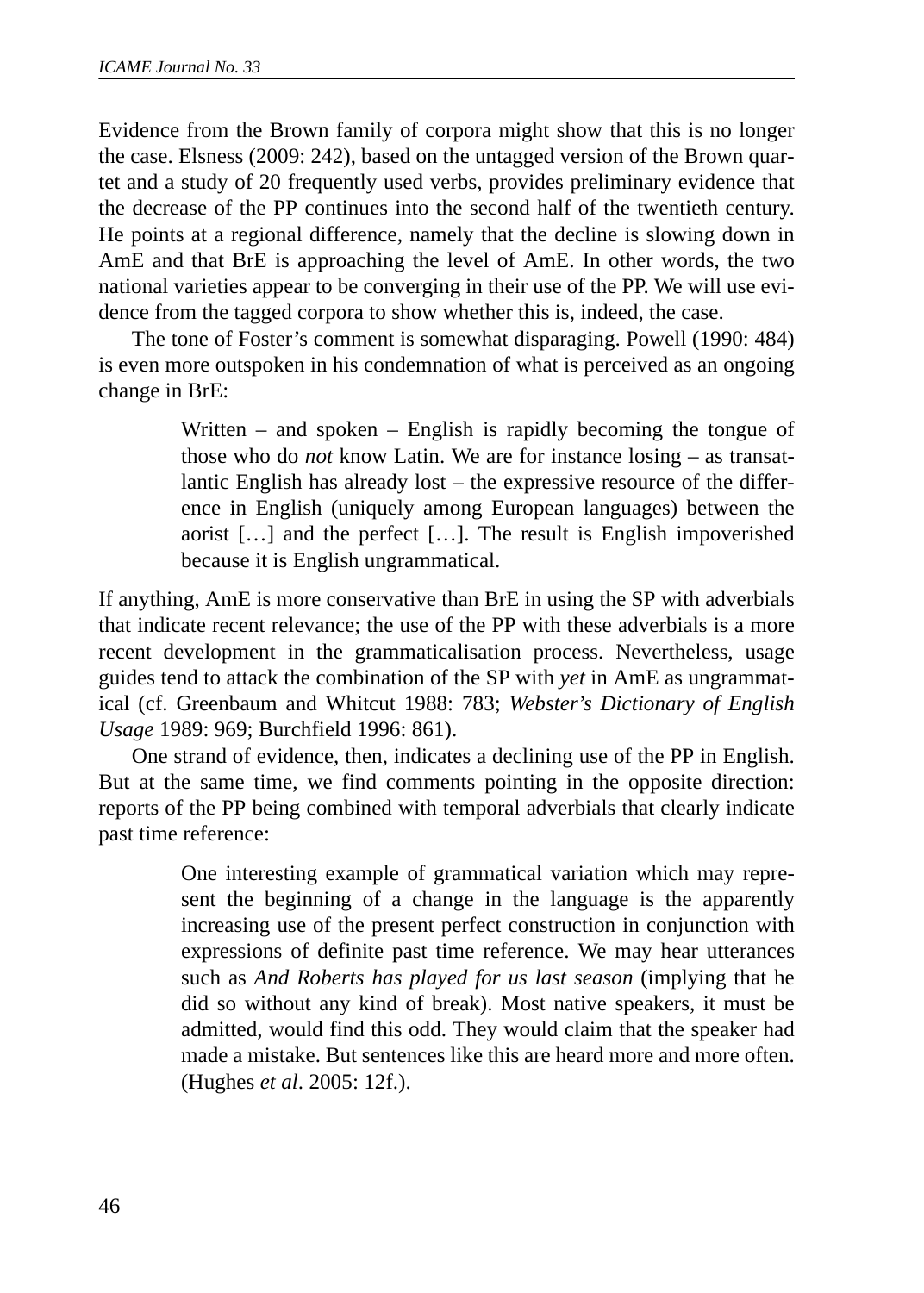Hughes *et al*. (*ibid*.) claim that these constructions "are heard more and more often", so they might be a feature mainly of spoken English. Two twentiethcentury examples from written American texts are quoted by Vanneck (1958: 240) who interprets them as rare cases of hypercorrection. We find anecdotal evidence of the expanded use of the PP in BrE in various sources (cf. Trudgill 1984: 42; Meyer 1995: 226; Elness 1997: 26; Engel 1998: 131f. and Rastall 1999: 80f.).<sup>2</sup> Frequency data, however, is practically never given. Engel (1998) and Engel and Ritz (2000) give a qualitative analysis of PPs in past-tense contexts, stressing their particular pragmatic function as framing elements (at the beginning or end of a newspaper article). Miller (2004: 235) attributes these PPs in press language to the advent of computer-based publishing and less rigorous copy-editing. Engel (1998: 141) concludes that the PP is obviously far from grammaticalising into a tense marker in English.

In the following, we will look at both quantitative and qualitative evidence on the development of the PP. The macroscopic, quantitative approach will consider the overall frequency of the PP, frequency variation according to text type, and relative frequencies of the PP and the SP. In the microscopic, qualitative analyses we will focus on the co-occurrence of the PP and SP with temporal adverbials. We will use data from both written and spoken corpora of BrE and AmE (for the corpora included in the study, see Appendix 1).

# *2 The PP – overall development*

# *2.1 The frequency of the PP in standard BrE and AmE*

To retrieve occurrences of the PP in the Brown family corpora, we used the CQP query software (Christ 1994) on versions of the corpora that had been tagged in advance for part of speech (POS; see Mair *et al*. 2002). The two basic elements of the CQP query are the POS specification for the auxiliary HAVE (in the present tense) and the past participle. Between these two elements a variety of optional material is permitted, including:

- adverbs (e.g. *quite*, *recently*), negatives (*not*, *n't*) or multiword adverbials (e.g. *of course*, *in general*);
- noun phrases: pronouns or simple NPs consisting of optional premodifiers (such as determiners, adjectives) and nouns. These typically occur in the inverted word order of interrogative utterances (*Has he arrived? Have the children eaten yet?*) 3

Figure 1 gives the overall development of the PP in the Brown family of corpora expressed as frequencies per million words ( $pmw$ ):<sup>4</sup>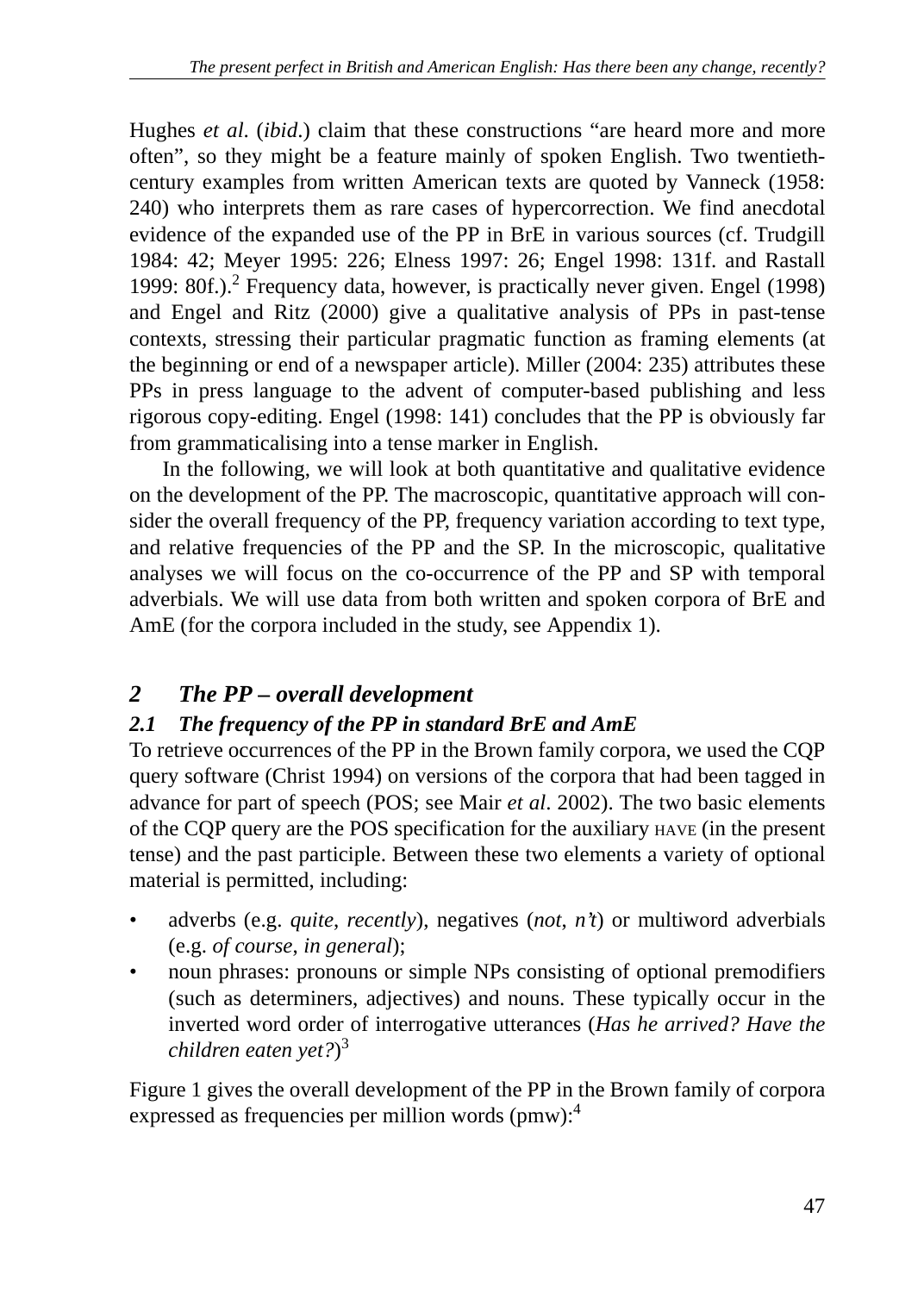

*Figure 1: Development of PP in the Brown-family (frequency pmw)*

Log likelihood tests performed on these data show that the overall diachronic development within both varieties is not significant. However, the general trend to be observed is that of a slight decrease of PPs in both varieties of English, which is led by AmE. PPs in AmE started out at a lower level in the 1960s, and despite the more dramatic decrease in BrE, written AmE in the 1990s still uses significantly fewer PPs than BrE. So we are dealing with relatively stable regional variation, overall. The evidence based on the tagged version of the corpora thus does not support Elsness' (2009) findings, i.e. a narrowing of the gap between BrE and AmE differences in the use of this grammatical construction.

We now turn to developments in different genres. The results from Table 1 in Appendix 2 are graphically summarized in Figure 2: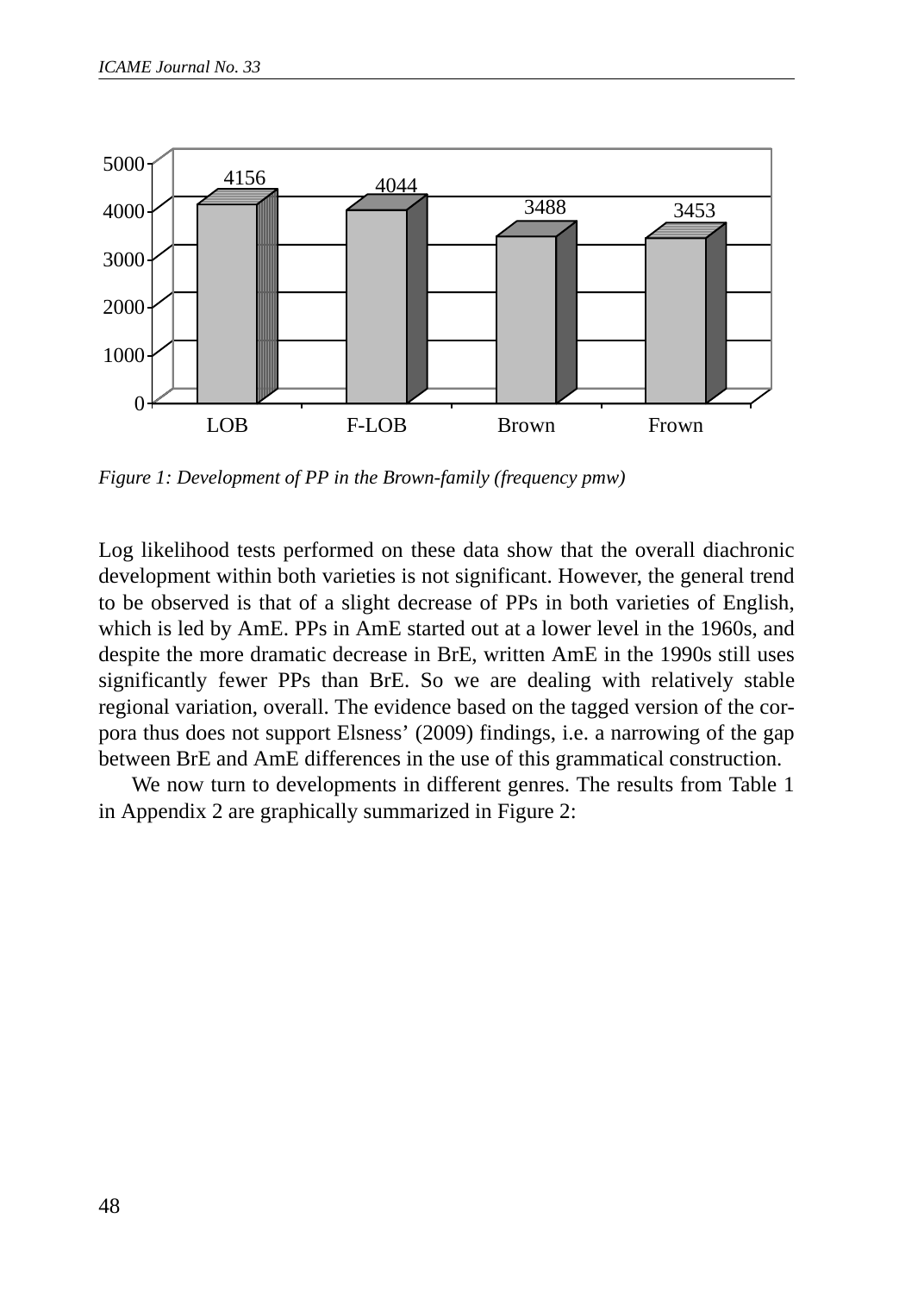

*Figure 2: Development of PP across genres (frequency pmw)*

The tendency towards an overall decrease of PPs is also evident in journalistic prose in Britain where, this time, it is statistically significant. Newspaper language in the US, on the other hand, shows a slight increase of PPs, but this development is below the level of statistical significance. But why would the PP increase at all in AmE? Elsness (2009: 234f.) comments on technical change as a possible explanation:

> [...] with modern telecommunications news reporting has changed drastically since the eighteenth century; in that century news reports usually centred on events which were quite distant in time, while today even news reported in print tends to be located in the much more recent past.

McCawley (1971) coined the term 'hot news' perfect for this pragmatically motivated use of the perfect. Miller (2004: 235) attributes the PPs in press language to the advent of computer-based publishing and less rigorous copy-editing. Engel (1998) gives a qualitative analysis of PPs in past-tense contexts, stressing their particular pragmatic function as framing elements (at the beginning or end of a newspaper article). She describes this function as 'scene-setting before a narrative'. But in our data, resultative PPs in the opening sentences of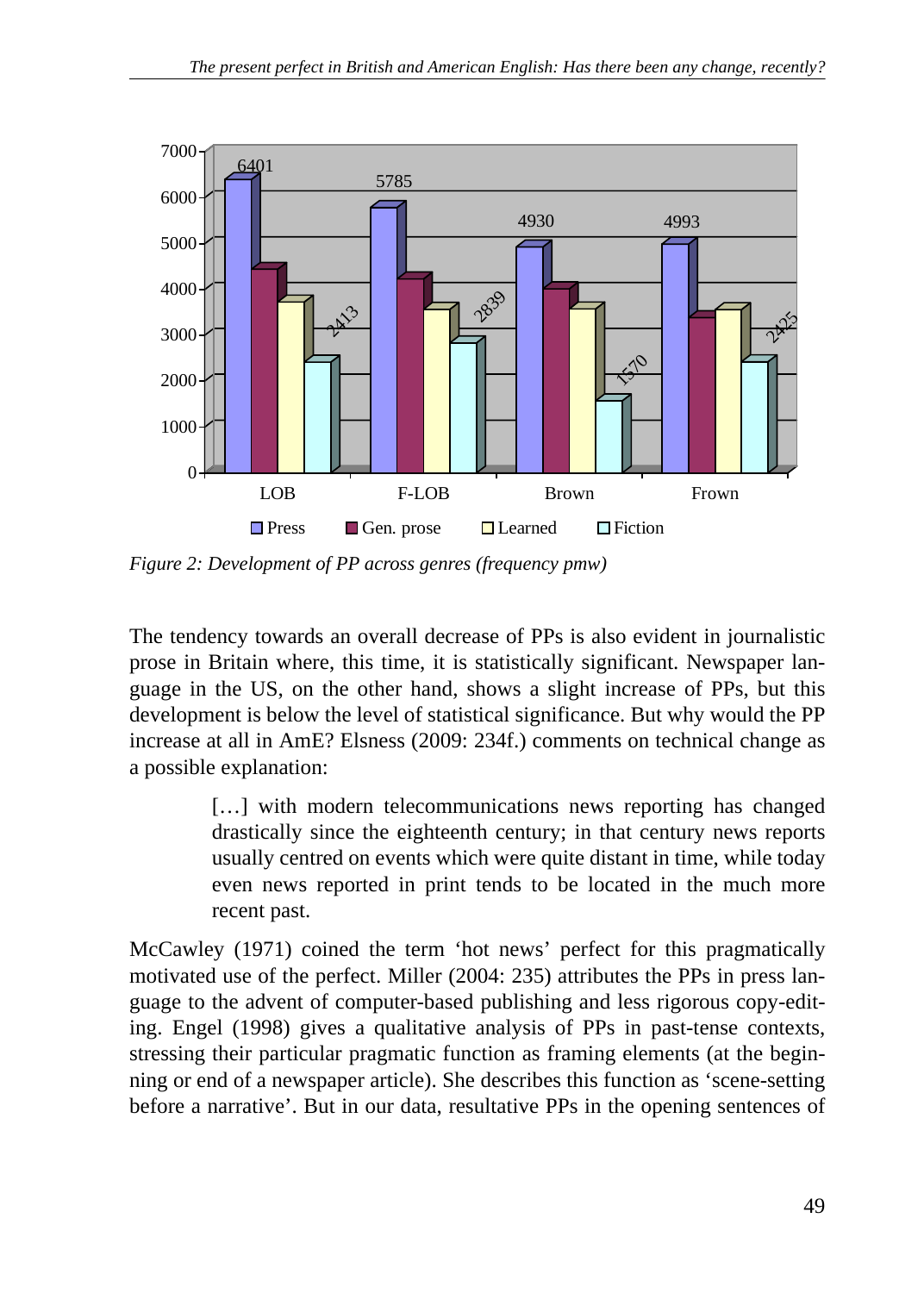news reports have not increased: we found 13 in section A of the Brown corpus and only eight in Frown. In Engel's data, the PP seems to have been used more frequently overall. Even if not all of these are resultative PPs, and some may have been motivated by a co-occurring temporal adverbial such as *recently* or *so far*, the difference between her data and our results is still striking.

Apart from newspaper language, there is a significant decrease in American general prose. Fictional writing is also an interesting category to look at: we see an increase of PPs in this genre, which is more dramatic in AmE than in BrE.<sup>5</sup> The result of this increase is that fiction writing is coming closer to general prose in its use of PPs, and the overall differences between text categories are decreasing in both national varieties. This is again a result that differs markedly from Elsness' study (2009) that was based on a sub-set of verbs from the untagged versions of the corpora: he reports that the present perfect is consistently used much less frequently in fictional writing than in other text categories in his diachronic study. The development in his data is thus towards a greater divergence of fictional narrative rather than a convergence. Note, however, that he investigated fictional narrative separately from fictional dialogue, a distinction not systematically made in the Brown quartet.

It has to be taken into account that the data in Figure 1/Table 1 have not been post-edited manually. In the retrieval of PPs, combinations of a modal with *have* + participle were excluded for the obvious reason that they do not have past tense counterparts. Sometimes, the distance between the modal and auxiliary *have* is rather long, so occasional instances of modal constructions slipped through; these were not manually excluded from the overall counts. Examples (1) and (2) illustrate such patterns:

- (1) What difference would being hatched in an incubator have made to his life? (FLOB G13)
- (2) … he presented a package of reforms to Parliament which would, if passed, have nullified the movement's additions to the electorate. (FLOB J59)

Other instances that are not PP constructions but were not frequent enough to be manually extracted from the original concordances are illustrated in examples (3) to (5).

(3) I had much rather have continued a spectator than become an actor. (FLOB G36)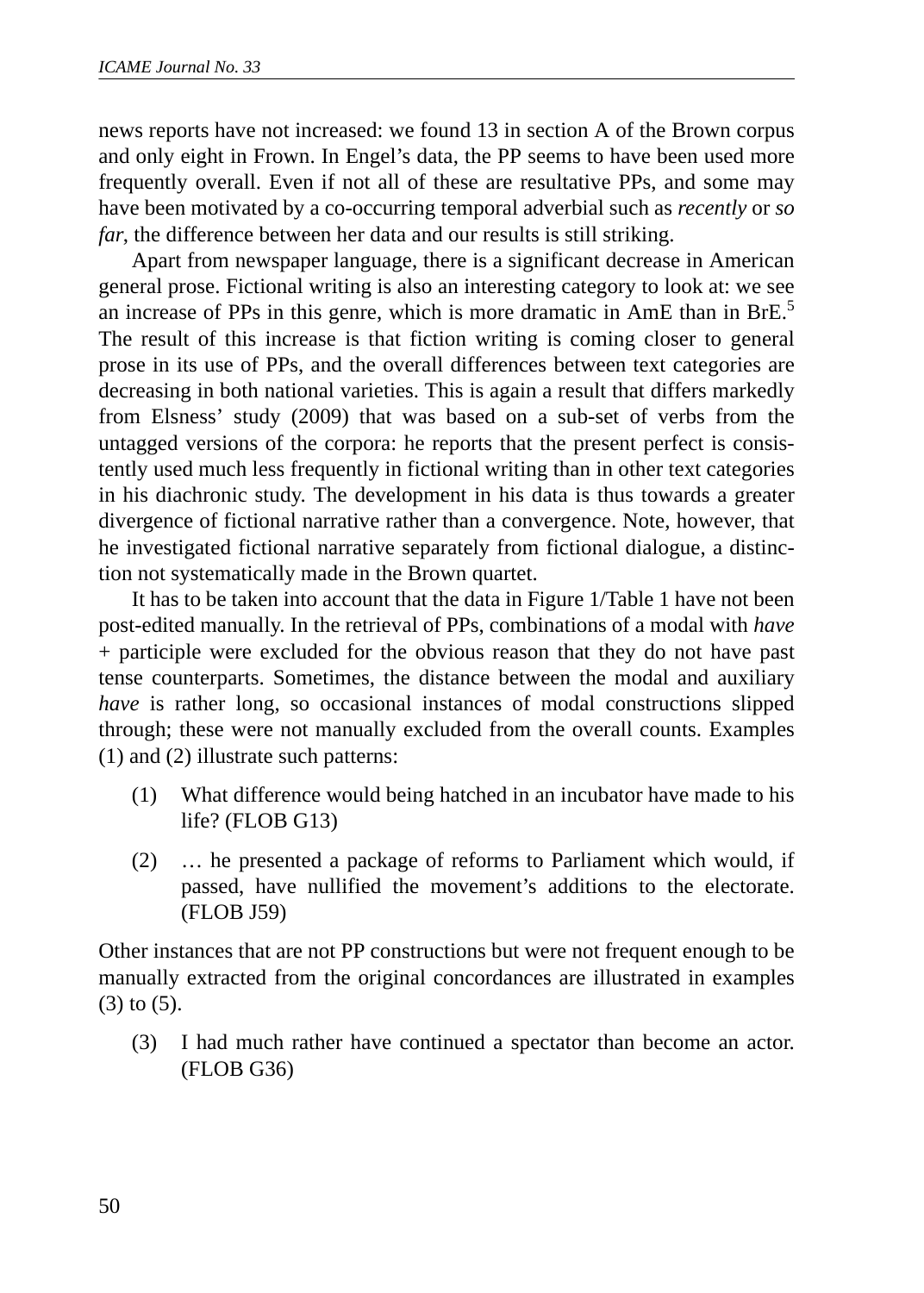- (4) Vernon was consummately fond of oysters, Manning's had been famous for them since the Civil War. (Brown E11)
- (5) Contemporary furniture that is neither Danish nor straight-line modern but has sculptured pattern, many design facets, warmth, dignity and an effect of utter comfort and livability. (Brown A29)

The manual analysis of the Brown and Frown corpora showed that, overall, the number of non-perfect constructions returned by the query was exceedingly small. So for a comparison of all four corpora, the original concordances were considered to provide reliable results.

## *2.2 The PP and the SP*

With a decline of PPs in twentieth-century English we might expect a concomitant increase of the SP. But a look at the results in Figure  $3<sup>6</sup>$  reveals that SPs have also decreased over time. As a result, when it comes to relative frequencies of the PP and the SP in BrE and AmE, we are – again – dealing with stable regional variation rather than ongoing diachronic change:



*Figure 3: Development of PP vs. SP in the Brown-family (relative frequency)*

It will be interesting to see whether the qualitative analysis of our data will lend additional support to the idea that variation in the use of the PP in PDE is regional rather than diachronic.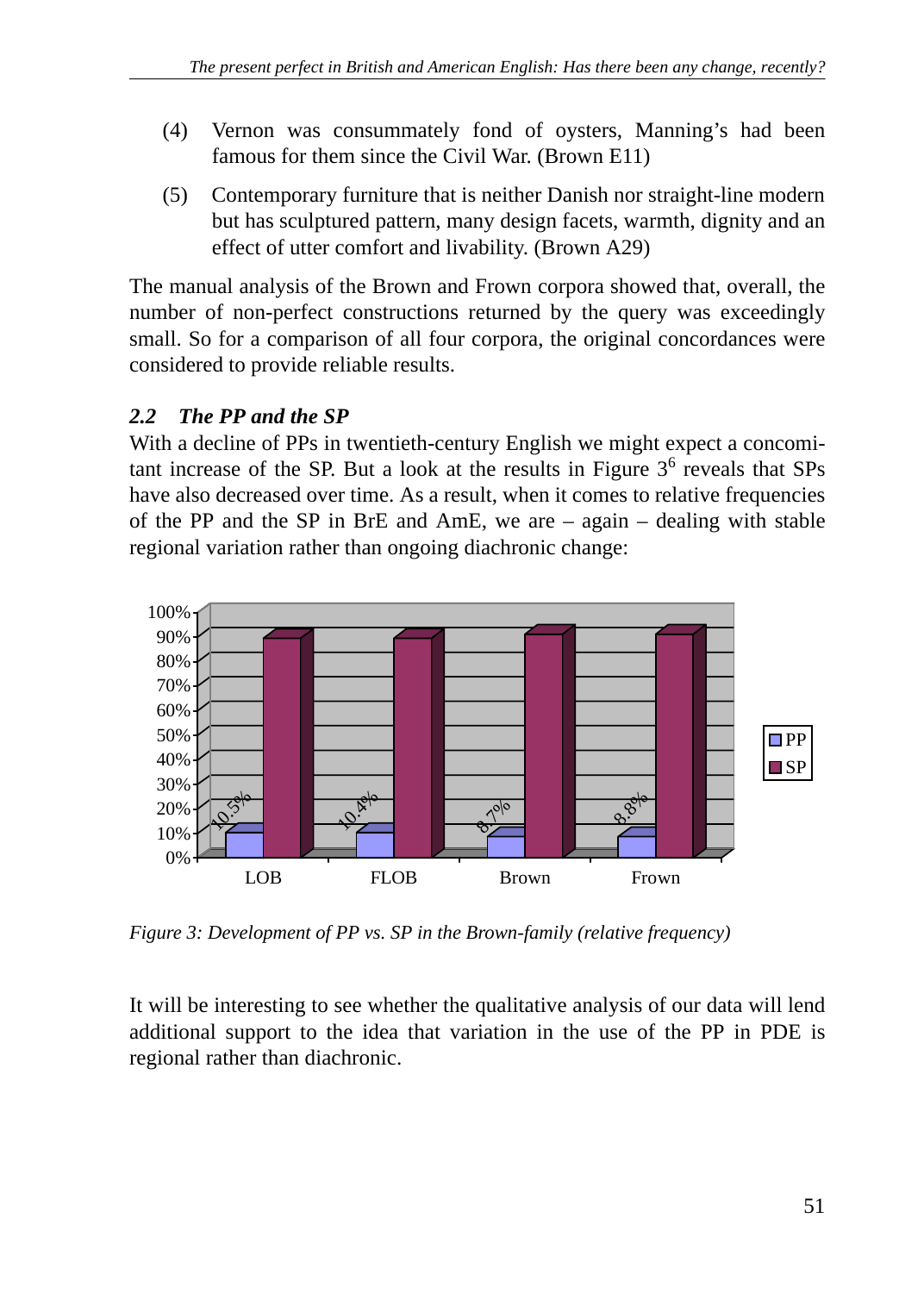### *3 Co-occurrence with temporal adverbials*

Schlüter's (2006: 143f.) review of previous, corpus-based studies shows that temporal adverbials are used in fewer than 50 per cent of all PPs, with results ranging between 45 per cent for AmE and 29 per cent for BrE. The results in Figure 4 are based on the manual analysis of every fifth example from the original concordances.



*Figure 4: Co-occurrence of PPs and temporal specification (relative frequencies)*

Our results confirm previous findings: the large majority of PPs are used without temporal specification in the immediate context. There are practically no regional differences in this result and it is a diachronically stable one. The fact that most PPs are used without a triggering adverbial allows us to account for fluctuation in the use of the construction. If – as Engel (1998: 132) points out – the "concept of present relevance is often a subjective interpretation of pertinence on the part of the speaker/writer […]", then ongoing change and/or regional variation boil down to different or shifting preferences in these subjective interpretations.

This does not mean, however, that there is no mileage in investigating cases where the PP and SP tenses are used with temporal adverbials. We will look at two such co-occurrence phenomena, namely adverbs indicating current relevance (section 3.1) and past tense adverbs (section 3.2).

### *3.1 Adverbs indicating current relevance*

Even with adverbs of current relevance, we find variation in the use of the PP and SP, as examples (6) and (7) illustrate: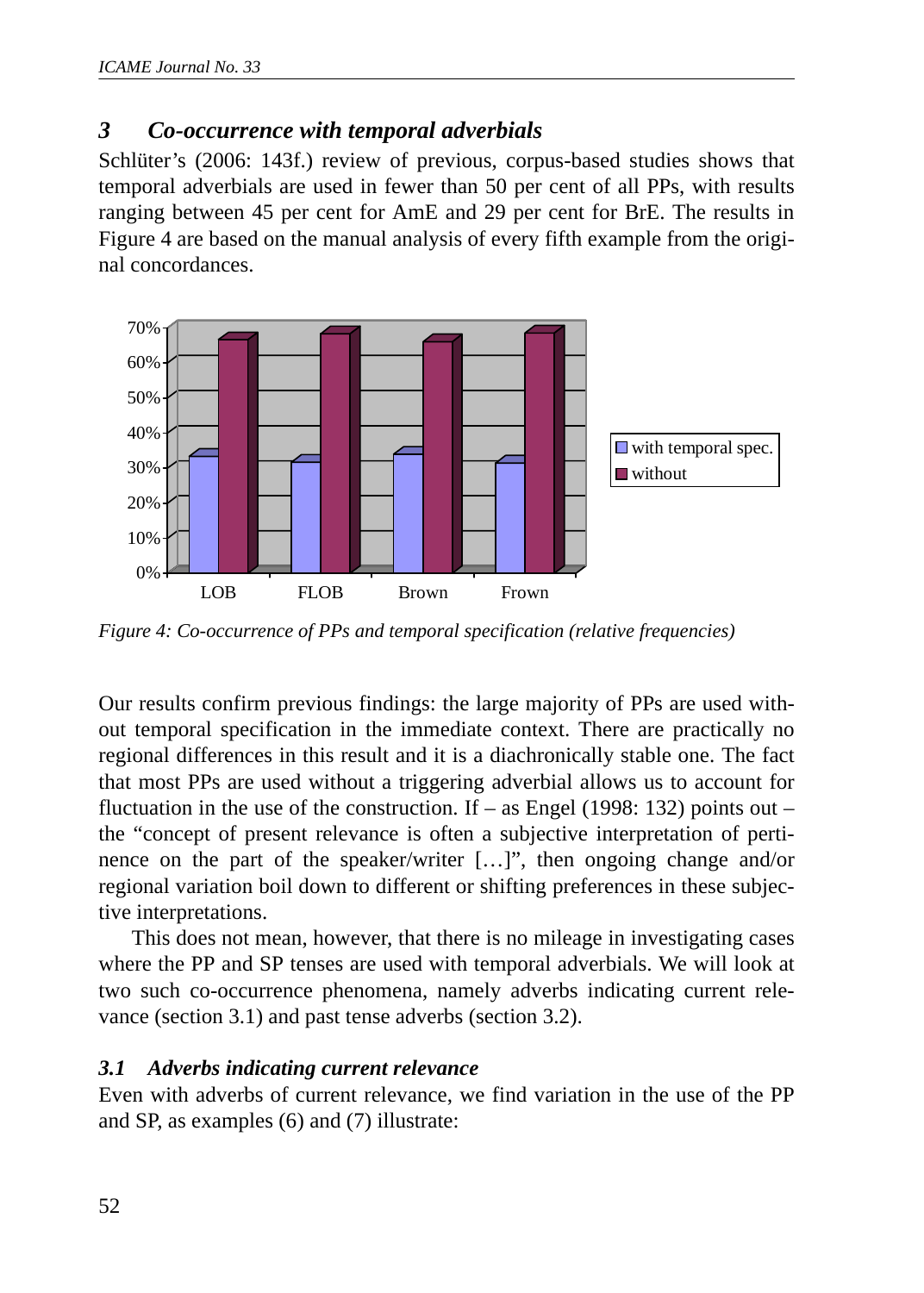- (6) "You look like you just heard a real gasser, Mr Partlow". (Brown P27)
- (7) "He's just heard from the pathologist who says Mrs Meeker apparently died from suffocation." (Brown L15)

For the qualitative analysis of this aspect of variation, we searched for all instances of the temporal adverbials *already, (n)ever, recently* and *yet* to verify how frequently they would occur with either the PP or the SP in our corpora. We only included unambiguous cases of temporal reference of these adverbials in our counts. Another condition was that the SP had to be interchangeable with the PP (so we excluded instances in which, for example, *yet* was used in the SP in contexts of reported speech – which would really be an example of the present tense use with *yet*). The results are summarized in Figure 5:<sup>7</sup>



*Figure 5: Relative frequency of SP with temporal adverbials*

The qualitative analysis indicates that the SP is generally used more frequently in our American than in our British data. Moreover, the co-occurrence patterns of adverbials with the SP appear to be relatively stable in LOB and F-LOB (with the exception of *yet*, where the proportion decreases). In Brown and Frown, on the other hand, the proportion of SP only decreases with *(n)ever,* whereas with *yet* we see a substantial increase between the years 1961 and 1992. It is interesting to note that, due to ongoing change over the past thirty years in AmE, the previously huge gap between the co-occurrence patterns of *already* and *yet* seems to be closing in written usage. This is not quite the case in spoken English.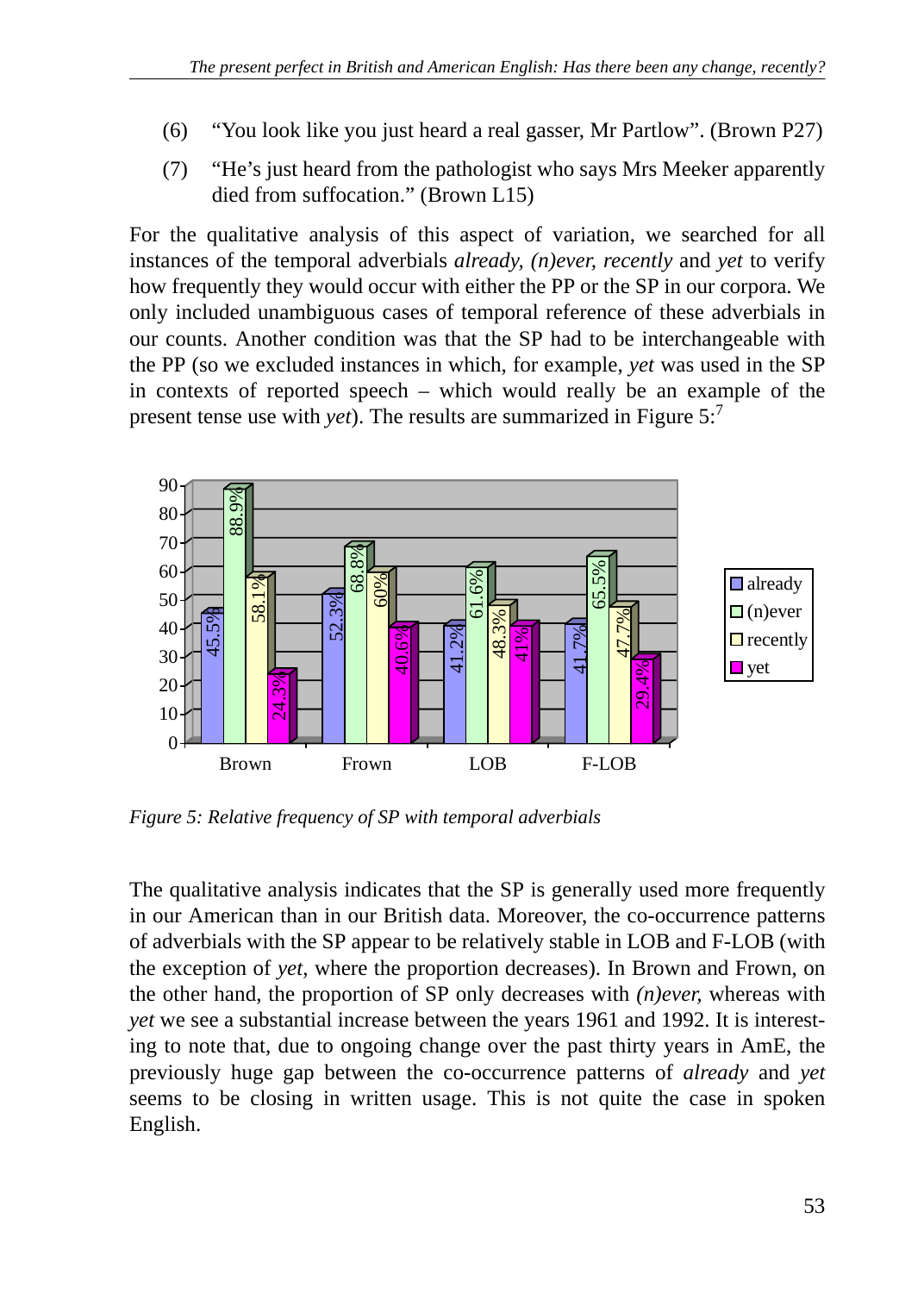Evidence for spoken usage comes from the spontaneous conversations of the British National Corpus (BNC) and the Longman Corpus of Spoken American English (LCSAE). The results in Figure 6 are based on sets of 500 random occurrences of the adverbials; these were manually thinned to those results with variable usage of PP and  $SP<sup>8</sup>$ 



*Figure 6: Relative frequency of SP with temporal adverbials in spoken BrE and AmE (figures for* already *and* yet *are based on Tottie 2002: 51)*

Surprisingly, spoken AmE frequently uses the past tense with *already*, but the preferred aspect with *yet* is the PP: "This intra-variety difference is highly significant (p.  $= 0.001$ , chi-square 54.76, 1 d.f.). It is thus not entirely felicitous to treat the two adverbs *already* and *yet* as having the same effect on the choice of tense in American English" (Tottie 2002: 51). The results from the spoken data also run counter to the common perception that *yet* combines freely with the past tense in informal AmE: in usage handbooks such as the ones by Burchfield (³1996), Greenbaum and Whitcut (1988) or *Webster*'*s* (1989), comments are made about the dubious grammaticality of *yet* with the SP; no such comments are made in the context of *already*, despite the fact that it is actually used more frequently with the SP in AmE. The result that the SP with *yet* increases in written American usage against both spoken evidence and the usage guide wisdom is thus all the more surprising.

Our corpus data also show that the SP is used with temporal adverbials of current relevance in spoken BrE as well. The following examples are taken from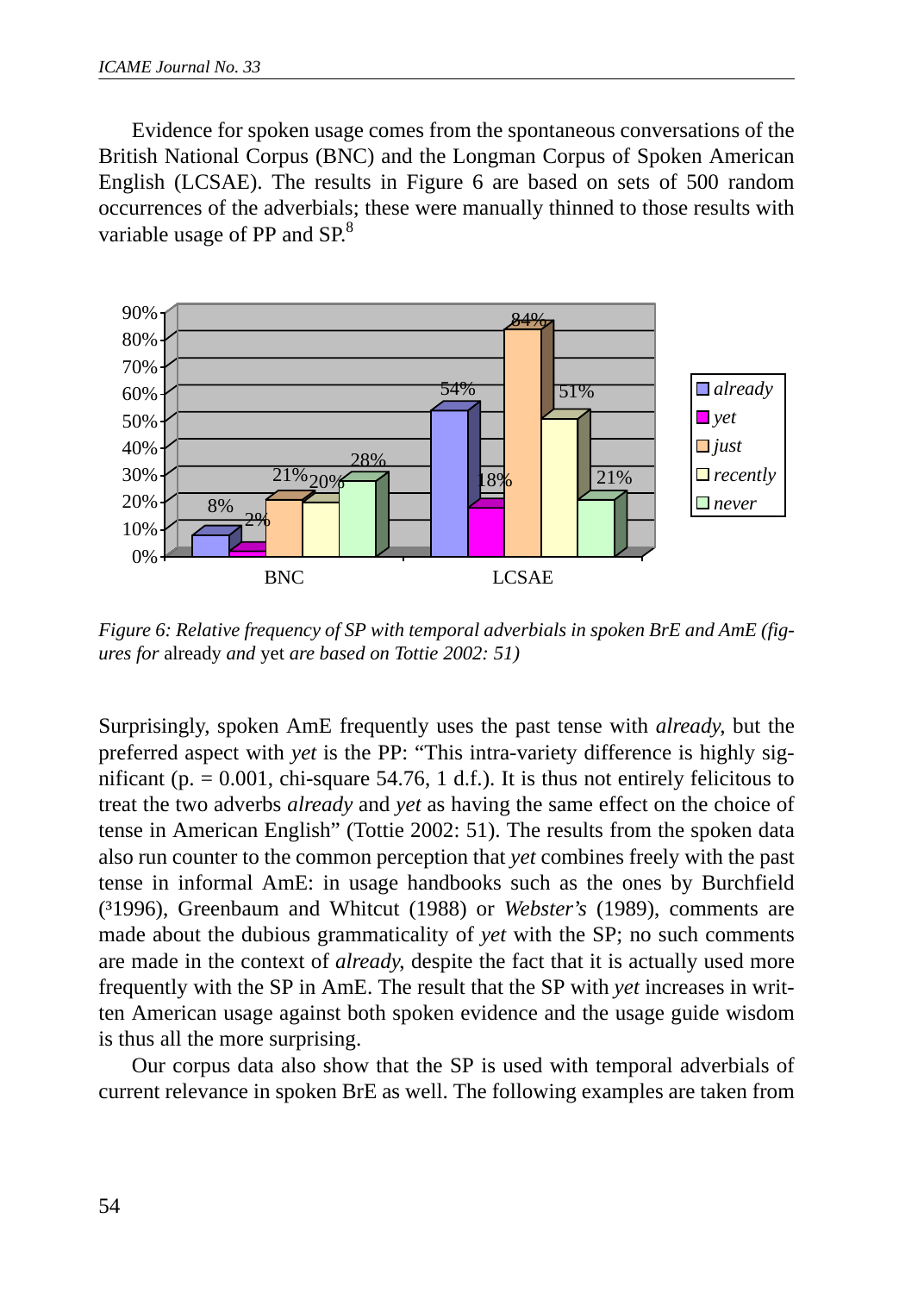Sampson (2002: 28f.), who points out that they are all, incidentally, produced by speakers from the South (West) of England:

- (8) We'd always get one, we never lost one yet. (BNC, H5H)
- (9) Since when did they ever? (BNC, KC4)
- (10) She said to me ehm, didn't count those, didn't give a re … refund on those cigarettes yet, I said no. (BNC, KDY)
- (11) Did she decide what she's doing with her money yet? (BNC, KE3)
- (12) I never lost mine yet. (BNC, KP4)
- (13) Did you put up my red light up yet? (BNC, KP5)

### *3.2 PPs with past tense adverbials*

As pointed out in the introduction, the PP is increasingly used with adverbials that clearly refer to an event in the past. Occasional instances are also found in our corpora of written English, but they are so rare that a more detailed frequency breakdown would be inappropriate:

(14) … the contrastingly random, uncoordinated resignations last week of chairman Lord Sainsbury as well as Jeffrey Tate as principal conductor *have added* fuel to the fire of those who claim that the Royal Opera's artistic direction is unsure and its structure diffuse. (FLOB A26)

Moreover, this is not really a prototypical example of a combined PP and past tense adverbial usage: the resignation happened in the past but has current relevance. As Rastall (1999: 81) points out:

> The point about such examples is that they show up a potential for a conflict in the conditions of use of the present perfect in English. The criterion of 'current relevance' to the moment of speaking is quite evident in all of the cases adduced, but in each case the speaker also wishes to convey the point in time when the event occurred. […] the current relevance or newsworthiness of the information may override the latter consideration [i.e. past time zone for the point in time when the event occurred].

Co-occurrences of the PP and adverbials that require the SP according to the usage guides are more commonly found in spoken English, as the following examples with *yesterday* from the LCSAE and BNC illustrate: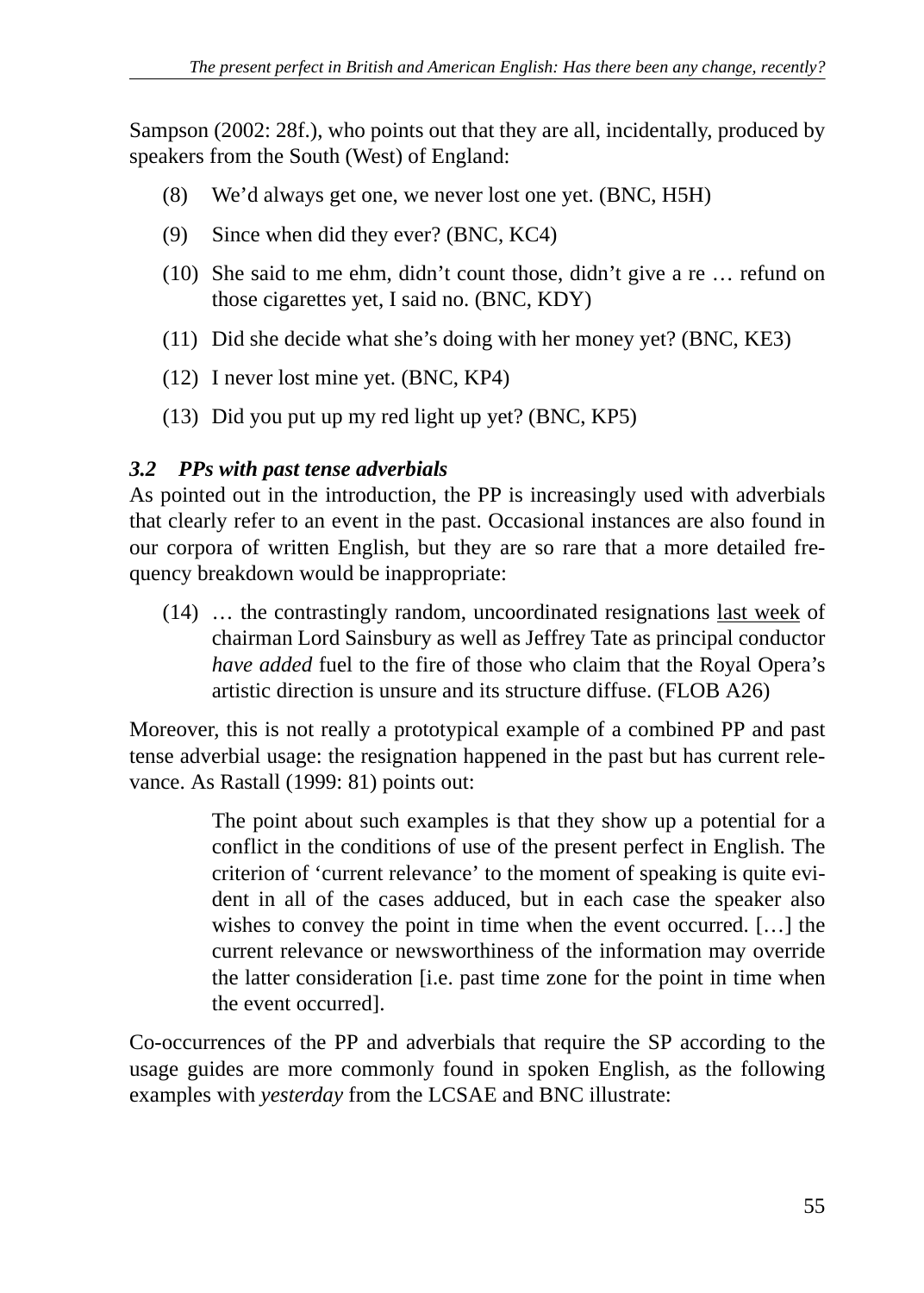- (15) Well it's worked yesterday (LCSAE)
- (16) I haven't smoked yesterday. (LCSAE)
- (17) … so we've talked about some of those instances yesterday. (LCSAE)
- (18)  $\ldots$  I mean, I've, I've had a  $\langle$  pause $\rangle$  long chat with Anne, we've had a long, erm meeting with Anne <name> yesterday about it, and she's gonna start pushing  $\langle$  pause $\rangle$  (BNC, KBD 6028)…
- (19) We've been out in it yesterday. (BNC, KBE 3003)
- (20) Mind you all the questions he's asked me yesterday I answered. <pause> (BNC KCM 137)
- (21) Anyway <pause> three people have phoned yesterday, we had two phone calls yesterday, in the morning  $\langle$  pause $\rangle$  ... (BNC, KCC 480)
- (22) See the A four five's, er three's been closed yesterday. (BNC, KCW 1441)
- $(23)$  Well we've had their director on the phone, phone yesterday  $\langle$  pause $\rangle$ and more or less demanded his twenty thousand back. (BNC, KB9 3305)

Rastall's comment helps to explain some of these examples: in (18), for instance, the results of the chat are of current relevance; others might be accounted for out of a larger context which we did not investigate. Some occurrences, however, are more likely to be due to online language production: (24) could be interpreted as a blend with an unclear sentence boundary; (25) exemplifies the use of a PP instead of a grammatically more 'correct' past perfect; in (26), the adverb could be interpreted as an afterthought.

- (24) I've been trying to call her yesterday and today uh I'm at a hotel (LCSAE)
- (25) It's like I haven't heard it advertised at all until yesterday. (LCSAE)
- (26) But I don't he's gotten a whole lot done. Yesterday (LCSAE)

The following example from the spoken section of the BNC is an interesting case of self-correction from a SP to a PP, i.e. in a direction that should normally be considered 'ungrammatical':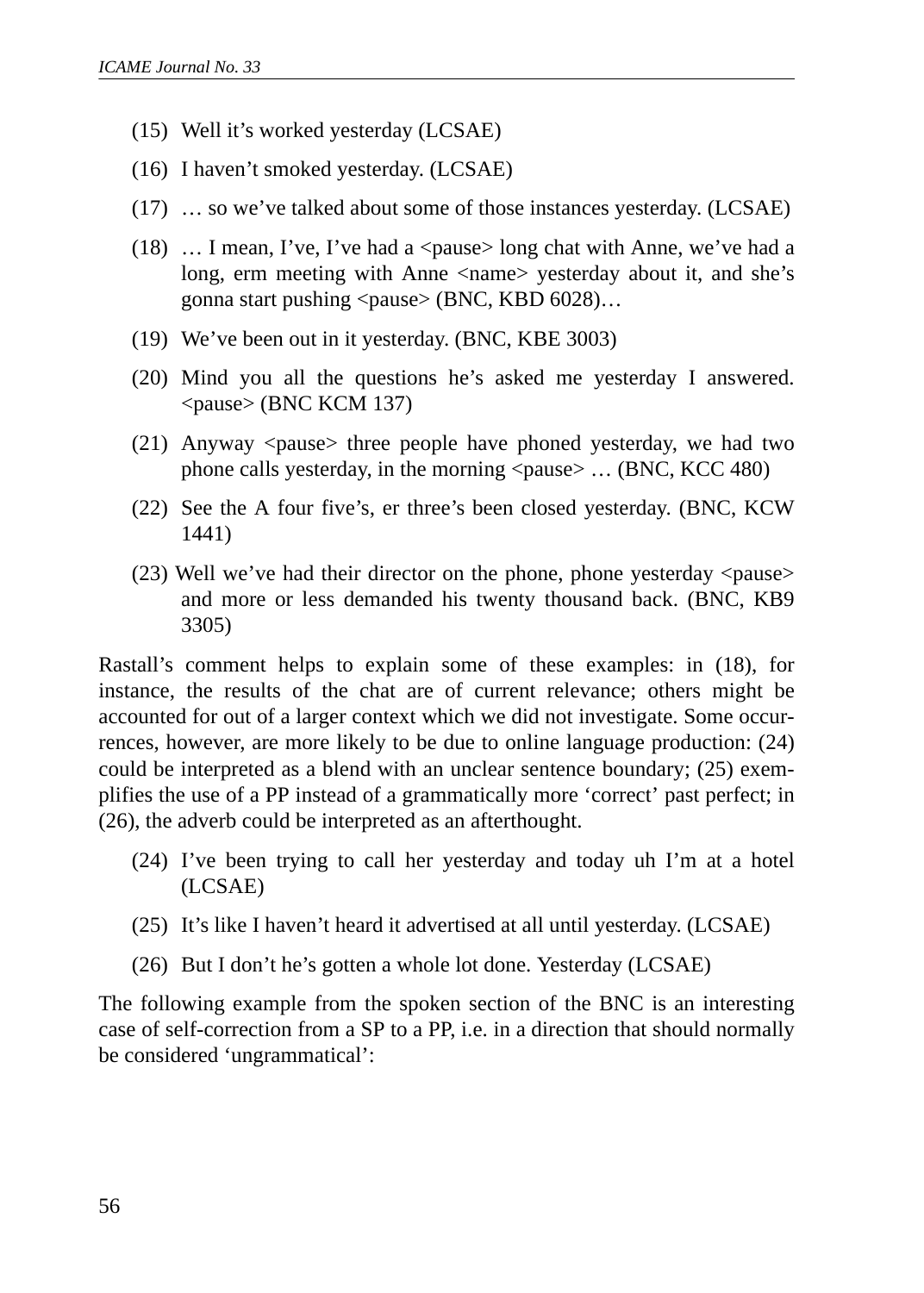(27) I mean, Ann finished lectures, Ann's finished lectures yesterday, she's a secondary teacher and she doesn't have a lecture again until after Christmas. (BNC, KPV 6109)

The current relevance here may be that there will be no further lecture "until after Christmas".

## *4 Conclusion*

To sum up, the PP is decreasing somewhat in our parallel corpora, but the overall trend is not significant within the varieties; we seem thus to be dealing with relatively stable regional variation rather than ongoing change. The results obtained on the tagged Brown quartet of corpora thus provide a very different picture from the one obtained by Elsness (2009), who used the untagged versions of the same corpora and limited his analysis to a set of frequent verbs. Typologically, a decrease of the PP in (written) standard English would go decidedly against the general trend in other Indo-European languages, which show an increasing use of the PP at the expense of the SP. But the comparison of the PP with the SP in our family of corpora has shown that the proportion of the two constructions is stable over time.

When we look at individual genres, we see that there is, however, a significant decrease of PPs in British newspaper writing and American general prose – but there is an increase in fiction writing: the overall effect of this is a decreasing variability across genres in the use of the PP.

Where there is variation between the two constructions with adverbials that signal current relevance, the SP is used more often in AmE, as the text books generally indicate. However, within written AmE, the gap between *always* and *yet* seems to be closing as co-occurrences of the SP decrease with *always* and increase with *yet*.

PPs with past tense adverbials are still rare and usually 'locally' triggered. As our conclusion on this point, we could use Kjellmer's comment (2003: 18) on the use of perfect constructions without auxiliary *have*:

> So some of what we are at first likely to regard as simple solecisms in modern English may still be solecisms, but in that case solecisms with both a respectable ancestry and some distinguished neighbours and relatives. Whether they will reassert themselves as legitimate in the language, unlikely as it seems, remains to be seen.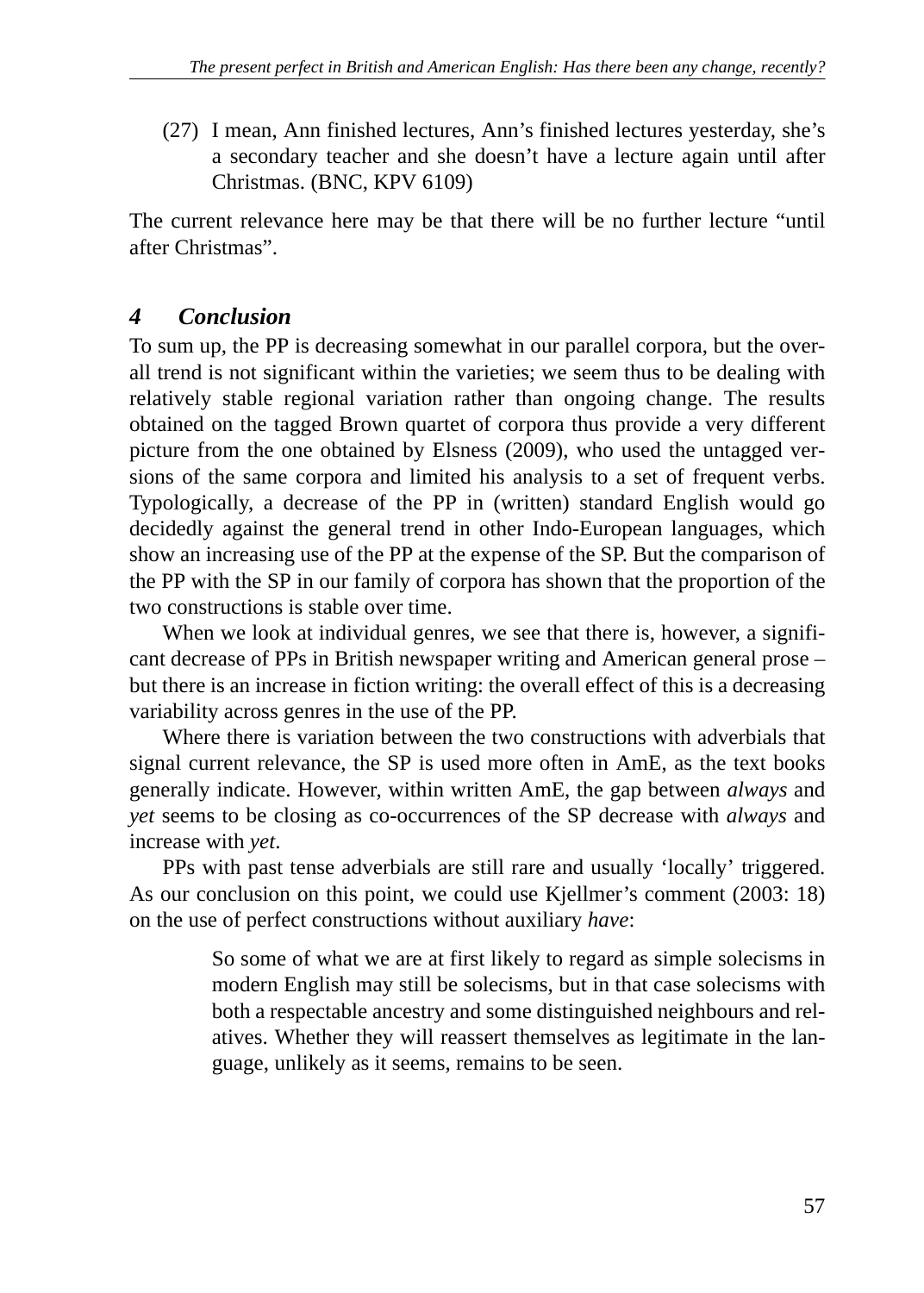Miller (2004: 235) rightly points out that PPs with specific past time adverbs have a long history in English (going back to Middle English), but that – as long as we lack diachronic data – it is impossible to assert whether modern specimens of the constructions are simply a continuation of this usage or whether they have re-emerged. He claims that pragmatic requirements might serve as a good explanation for them having remained a latent option in English:

> When speakers refer to an event in the past they are under pragmatic pressure to enable listeners to locate the event accurately in past time. This is achieved by producing an appropriate adverb referring to a specific past time. There is no reason to suppose that this pragmatic pressure has ever ceased to apply and no reason to suppose that the construction is returning to English after a period of absence.

So, ultimately, what we are dealing with is another case of – relatively – stable layering in the tense and aspect system of English.

### *Notes*

- 1. Note, however, that the pattern is also found in Scottish English (Trudgill and Hannah 2002: 95), Irish English (Engel and Ritz 2000: 126) and (White) South African English (Lass 1987: 352).
- 2. It is not limited to BrE and AmE, as comments in Bauer (1994 on NZE), Engel and Ritz (2000: 130, on AusE) or Trudgill and Hannah (2002: 134, on Indian English) show.
- 3. The search query was as follows:

 $[pos = "VAH0|VAHZ"]$   $[pos = "R.*|MD|XX" \& pos := "RL"]$   $[0,4]$   $[pos =$ "AT.\*|APPGE"]?  $[pos = "JJ.*|N.*"]$ ?  $[pos = "PPH1|PP.*S.*|PPY|NP.*|D.*]$ NN.\*"] $\{0,2\}$  [pos = "R.\*|MD|XX"] $\{0,4\}$  [pos = "V.\*N"]; where [...] is a single word token, 'pos' = part of speech, "VAH0|VAHZ" (in the first position) are the tags for auxiliary HAVE in the present tense, "V.\*N" (at the end) represents any past participle form, and the tags in-between represent optional adverbial and noun phrase sequences. In PPs, finite auxiliary *have* is sometimes omitted, but this is definitely a feature of informal spoken language use (see Kjellmer 2003: 18).

- 4. A table with raw frequencies is provided in Appendix 2.
- 5. Elsness (2009) shows that the present perfect is consistently used much less frequently in fictional writing than in other text categories in his long-term diachronic study. The development in his data is towards a greater divergence of fictional narrative rather than a convergence. Note, however, that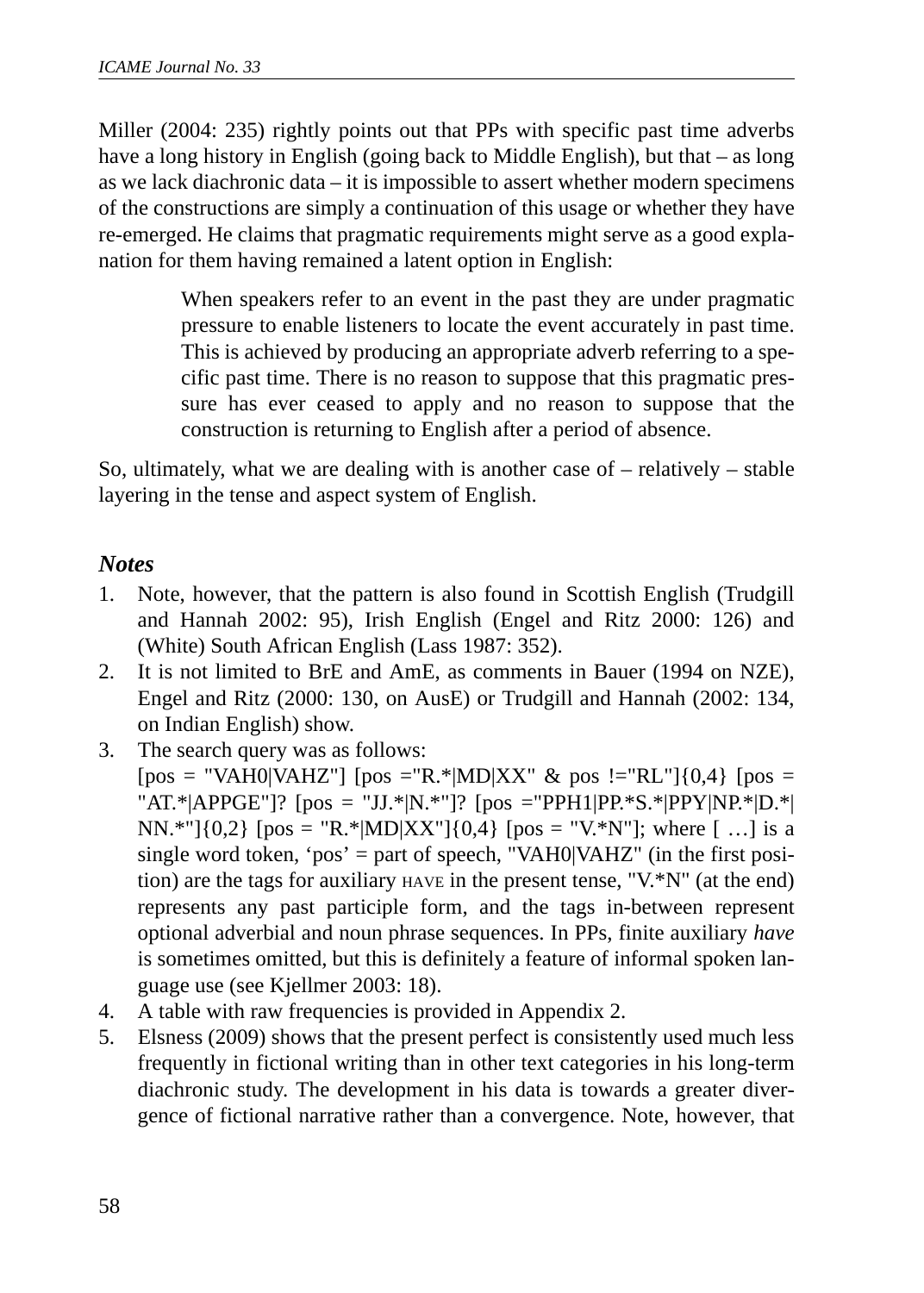he investigated fictional narrative separately from fictional dialogue, a distinction not systematically made in the Brown quartet.

- 6. The raw frequencies for this figure can be found in Table 2 in Appendix 2.
- 7. For absolute frequencies, see Table 4 in Appendix 2.
- 8. For a native speaker of BrE, many of the AmE sentences would be considered ungrammatical. The analysis therefore used a more neutral World-Englishes view.
- 9. The right-hand column gives a measure of how significant the difference between the two corpora is, \*, \*\* and \*\*\* showing progressively higher levels of significance. We tested for significance with the log-likelhood test which has the following critical values for significance:  $p < 0.05$  – critical value = 3.84 (marked as \*);  $p < 0.01$  – critical value = 6.63 (marked as \*\*);  $p < 0.001$  – critical value = 10.83 (marked as \*\*\*).

## *References*

- Bauer, Laurie. 1994. English in New Zealand. In R.W. Burchfield (ed.). *The Cambridge history of the English language. Volume V: English in Britain and overseas. Origins and developments,* 282–429. Cambridge: Cambridge University Press.
- Biber, Douglas, Stig Johansson, Geoffrey Leech, Susan Conrad and Edward Finegan. 1999. *Longman grammar of spoken and written English*. Harlow: Pearson Education.
- Burchfield, Robert W. 1996. *The new Fowler's modern English usage.* Third edition. Oxford: Clarendon.
- Christ, Oliver. 1994. A modular and flexible architecture for an integrated corpus query system. *Proceedings of COMPLEX '94: Third Conference on Computational Lexicography and Text Research (Budapest, July 7–10, 1994)*, 23–32. Budapest.
- Elsness, Johan. 1997. *The perfect and the preterite in contemporary and earlier English* (Topics in English Linguistics 21)*.* Berlin and New York: Mouton de Gruyter.
- Elsness, Johan. 2009. The present perfect and the preterite. In G. Rohdenburg and J. Schlüter (eds.). *One language, two grammars? Differences between British and American English* (Studies in English Language), 228–245. Cambridge: Cambridge University Press.
- Engel, Dulcie M. 1998. A perfect piece? The present perfect and *passé composé* in journalistic texts. *Belgian Journal of Linguistics* 12: 129–147.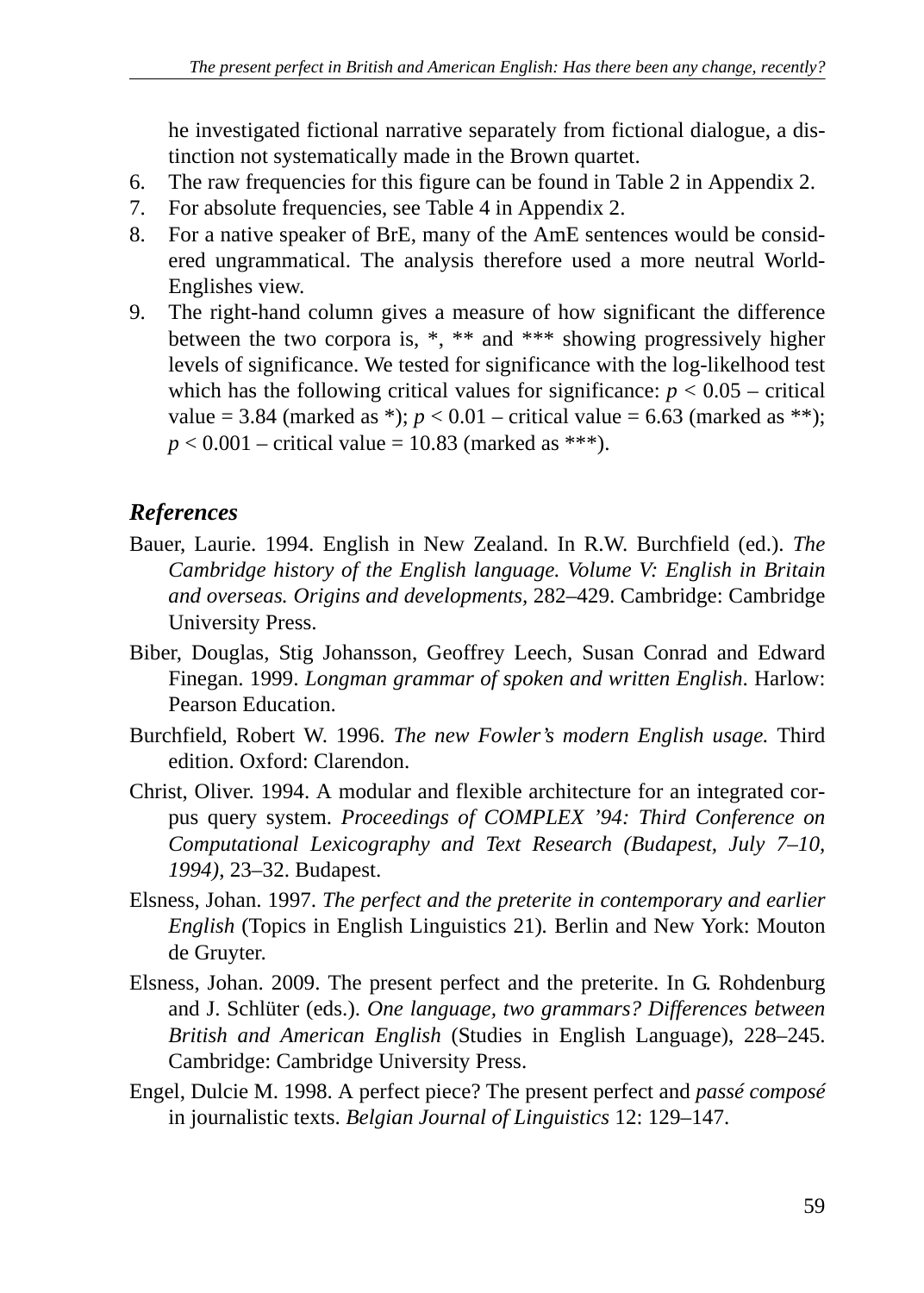- Engel, Dulcie M. and Marie-Eve Ritz. 2000. The use of the present perfect in Australian English. *Australian Journal of Linguistics* 20 (2): 119–140.
- Foster, Brian. 1968. *The changing English language*. London: Macmillan.
- Greenbaum, Sidney and Janet Whitcut. 1988. *Longman guide to English usage.* Harlow: Longman.
- Hughes, Arthur, Peter Trudgill and Dominic Watt. 2005. *English accents and dialects. An introduction to social and regional varieties of English in the British Isles.* Fourth edition. London: Hodder Arnold.
- Kjellmer, Göran. 2003. On nonoccurring perfective *have* in Modern English. *Studia Neophilologica* 75: 11–20.
- Lass, Roger. 1987. *The shape of English. Structure and history*. London: Dent.
- Mair, Christian, Marianne Hundt, Geoffrey N. Leech and Nicholas Smith. 2002. Short term diachronic shifts in part-of-speech frequencies: A comparison of the tagged LOB and F-LOB corpora. *International Journal of Corpus Linguistics* 7 (2): 245–264.
- McCawley, John. 1971. Tense and time reference in English. In C.J. Fillmore and D.T. Langendoen (eds.). *Studies in linguistic semantics,* 96–113. New York: Holt, Rinehart and Winston.
- Meyer, Matthias. 1995. Past tense and present perfect in the Brown and the LOB corpora. In W. Riehle and H. Keiper (eds.). *Anglistentag 1994, Graz. Proceedings,* 201–228. Tübingen: Niemeyer.
- Miller, Jim. 2004. Perfect and resultative constructions in spoken and non-standard English. In O. Fischer, M. Norde and H. Perridon (eds.). *Up and down the cline – the nature of grammaticalization,* 229–246. Amsterdam: John Benjamins.
- Powell, Enoch. 1990. Further thoughts: Grammar and syntax. In C. Ricks and L. Michaels (eds.). *The state of the language,* 483–485. London: Faber and Faber.
- Rastall, Paul. 1999. Observations on the present perfect in English. *World Englishes* 18 (1): 79–93.
- Sampson, Geoffrey. 2002. Regional variation in the English verb qualifier system. *English Language and Linguistics* 6 (1): 17–30.
- Schlüter, Norbert. 2006. How reliable are the results? Comparing corpus-based studies of the present perfect. *Zeitschrift für Anglistik und Amerikanistik* 54 (2): 135–148.
- Strevens, Peter. 1972. *British and American English.* London: Macmillan.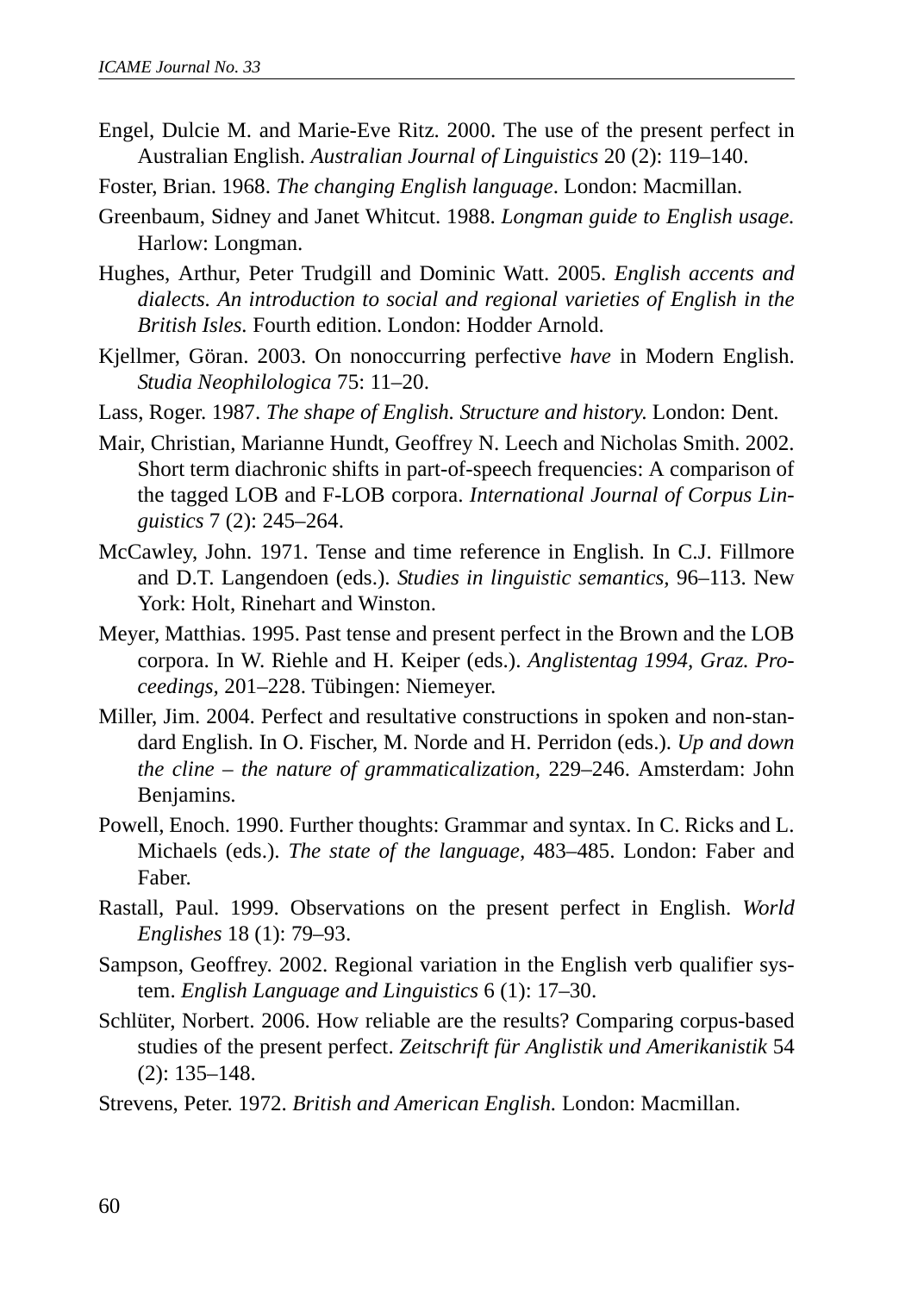- Tottie, Gunnel. 2002. Non-categorical differences between American and British English: Some corpus evidence. In M. Modiano (ed.). *Proceedings from the Conference on Mid-Atlantic English*, 37–58. Gävle: Gävle University College Press.
- Trudgill, Peter and Jean Hannah. 2002. *International English. A guide to varieties of Standard English.* Fourth edition. London: Arnold.
- Trudgill, Peter. 1984. *Language in the British Isles.* Cambridge: Cambridge University Press.
- Vanneck, Gerard. 1958. The colloquial preterite in modern American English. *Word* 14: 237–242.
- *Webster's Dictionary of English Usage.* 1989. Springfield, Mass.: Merriam-Webster.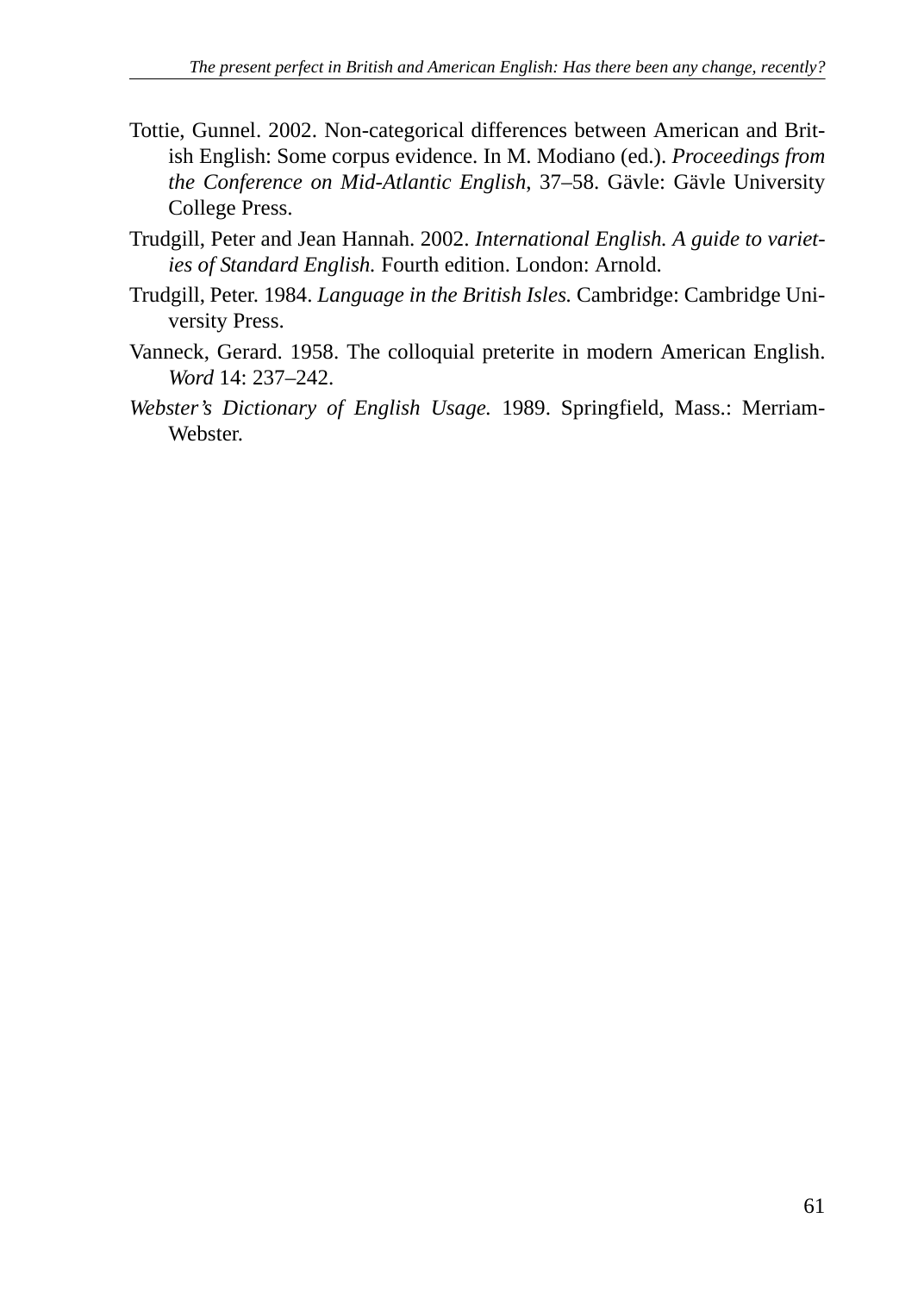# *Appendix 1*

### *Corpora used in this study*

| <b>Brown</b>         | the Brown (University) Corpus                                       |  |  |
|----------------------|---------------------------------------------------------------------|--|--|
| <b>LOB</b>           | the Lancaster-Oslo/Bergen Corpus                                    |  |  |
| Frown                | the Freiburg-Brown Corpus                                           |  |  |
| F-LOB                | the Freiburg-Lancaster-Oslo/Bergen Corpus                           |  |  |
| The Brown family     | the four corpora above, regarded as a group                         |  |  |
| Press,               | Four subcorpora into which the corpora of the Brown family are      |  |  |
| General Prose,       | divided.                                                            |  |  |
| Learned,             |                                                                     |  |  |
| Fiction              |                                                                     |  |  |
| <b>BNC</b>           | <b>British National Corpus</b>                                      |  |  |
| the BNC demographic  | a part of the BNC, consisting of largely spontaneous spoken English |  |  |
| subcorpus (BNCdemog) | discourse by 153 individuals and their interlocutors, sampled from  |  |  |
|                      | the population of the UK on demographic principles                  |  |  |
| <b>LCSAE</b>         | the Longman Corpus of Spoken American English                       |  |  |

## *Appendix 2*

|            | <b>LOB</b>   |      | F-LOB     |      |                         |
|------------|--------------|------|-----------|------|-------------------------|
| Subcorpus  | raw freq.    | pmw  | raw freq. | pmw  | change as<br>% of LOB   |
| Press      | 1138         | 6401 | 1031      | 5785 | $* -9.6%$               |
| Gen. prose | 1840         | 4438 | 1741      | 4230 | $-4.7%$                 |
| Learned    | 599          | 3727 | 571       | 3566 | $-4.3%$                 |
| Fiction    | 619          | 2413 | 730       | 2839 | $**17.6%$               |
| Total      | 4196         | 4156 | 4073      | 4044 | $-2.7%$                 |
|            | <b>Brown</b> |      | Frown     |      |                         |
| Subcorpus  | raw freq.    | pmw  | raw freq. | pmw  | change as<br>% of Brown |
| Press      | 882          | 4930 | 894       | 4993 | 1.3%                    |
| Gen. prose | 1678         | 4016 | 1407      | 3385 | $***-15.7%$             |
| Learned    | 575          | 3573 | 574       | 3557 | $-0.5%$                 |

### *Table 1:* Frequencies of the PP in BrE and AmE<sup>9</sup>